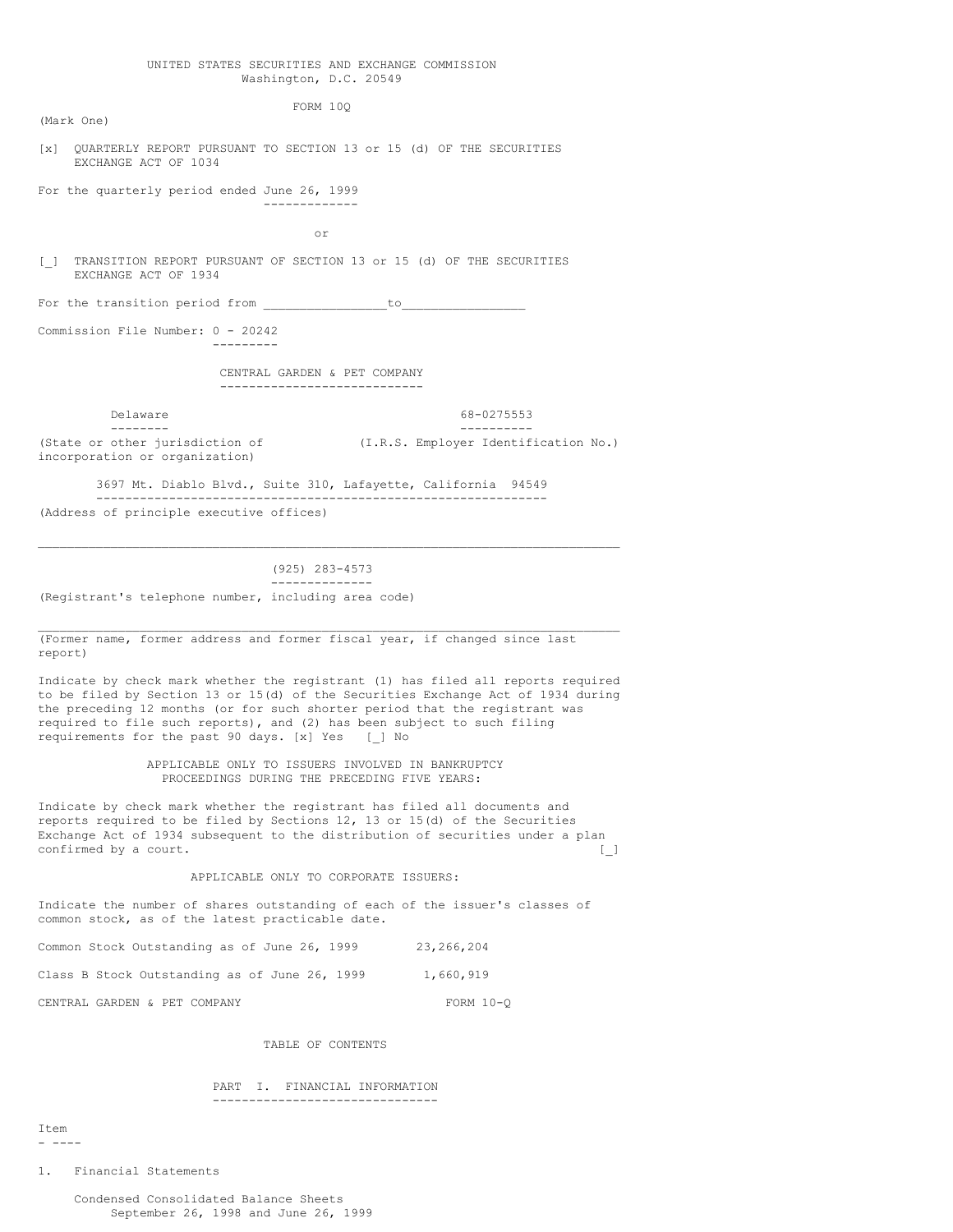Condensed Consolidated Statements of Cash Flows Nine months ended June 27, 1998 and June 26, 1999

Consolidated Statements of Income Three and Nine months ended June 27, 1998 and June 26, 1999

Notes to Consolidated Financial Statements

- 2. Management's Discussion and Analysis of Financial Condition and Results of Operations
- 3. Quantitative and Qualitative Disclosures About Market Risk

PART II. OTHER INFORMATION ---------------------------

- 1. Legal Proceedings
- 2. Changes in Securities and Use of Proceeds
- 3. Defaults Upon Senior Securities
- 4. Submission of Matter to a Vote of Securities Holders
- 5. Other Information
- 6. Exhibits and Reports on 8-K

Exhibit Index

CENTRAL GARDEN & PET COMPANY CONDENSED CONSOLIDATED BALANCE SHEETS

# (UNAUDITED) (IN THOUSANDS, EXCEPT SHARE AMOUNTS)

<TABLE> <CAPTION>

|                                                 |                                                   | SEPTEMBER 26,<br>1998<br>------------ | JUNE 26,<br>1999<br>------------   |  |
|-------------------------------------------------|---------------------------------------------------|---------------------------------------|------------------------------------|--|
| $<$ S $>$                                       |                                                   | $<<$ $>$                              | <<                                 |  |
|                                                 | ASSETS                                            |                                       |                                    |  |
| CURRENT ASSETS:                                 |                                                   |                                       |                                    |  |
| Cash & cash equivalents                         |                                                   |                                       | $$ 10,328$ $$ 2,691$               |  |
|                                                 | Accounts receivable (less allowance for doubtful  |                                       |                                    |  |
| accounts of \$6,458 and \$7,535)<br>Inventories |                                                   | 142,293                               | 226,791                            |  |
| Prepaid expenses and other assets               |                                                   | 292,809<br>26,884                     | 338,787                            |  |
|                                                 |                                                   |                                       | 21,459<br>___________              |  |
| Total current assets                            |                                                   | 472,314                               | 589,728                            |  |
|                                                 | LAND, BUILDINGS, IMPROVEMENTS AND EQUIPMENT - NET | 86,382                                | 92,684                             |  |
| GOODWILL                                        |                                                   | 339,430                               | 344,781                            |  |
| OTHER ASSETS                                    |                                                   | 30,574                                | 32,077<br>___________              |  |
| TOTAL                                           |                                                   | 928,700<br>S.<br>===========          | \$1,059,270<br>$=$ ============    |  |
|                                                 | LIABILITIES AND SHAREHOLDERS' EQUITY              |                                       |                                    |  |
| CURRENT LIABILITIES:                            |                                                   | \$ 6,956                              |                                    |  |
| Notes payable<br>Accounts payable               |                                                   | 153,739                               | $$58,947$<br>$$763,572$<br>263,573 |  |
| Accrued expenses                                |                                                   | 32,767                                | 46,269                             |  |
| Current portion of long-term debt               |                                                   | 1,139                                 | 664                                |  |
|                                                 |                                                   | -----------                           | -----------                        |  |
| Total current liabilities                       |                                                   | 194,601                               | 369,453                            |  |
| LONG-TERM DEBT                                  |                                                   | 125,125                               | 133,832                            |  |
| DEFERRED INCOME TAXES AND OTHER LONG-TERM       |                                                   |                                       |                                    |  |
| OBLIGATIONS                                     |                                                   | 20,200                                | 18,624                             |  |
| COMMITMENTS AND CONTINGENCIES                   |                                                   |                                       |                                    |  |
| SHAREHOLDERS' EQUITY:                           |                                                   |                                       |                                    |  |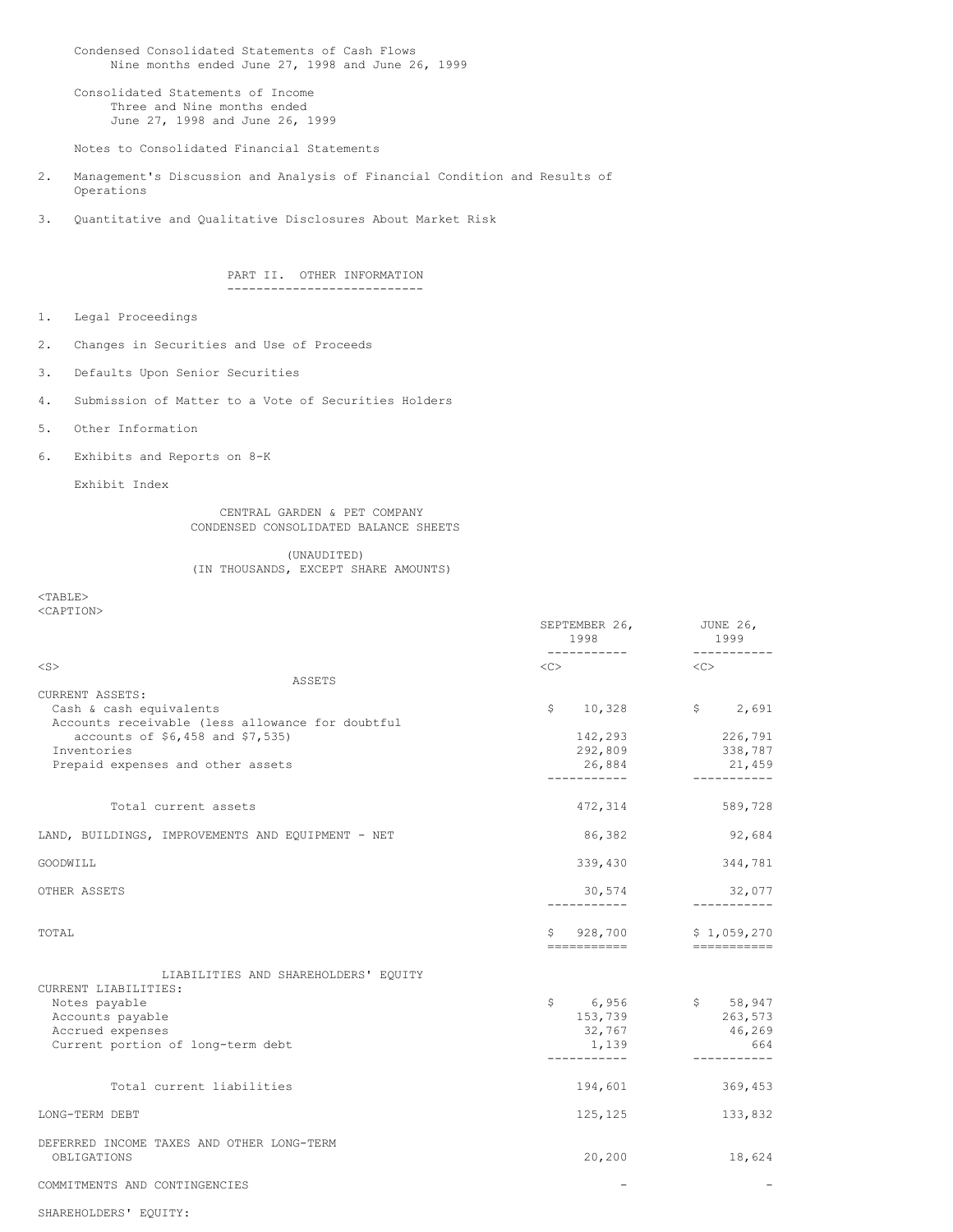| Preferred stock, \$.01 par value: 1,000 shares authorized, none<br>outstanding at September 26, 1998 or June 26, 1999 |               |             |
|-----------------------------------------------------------------------------------------------------------------------|---------------|-------------|
| Class B stock, \$.01 par value: $1,661,762$ shares outstanding                                                        |               |             |
| September 26, 1998 and 1,660,919 outstanding at June 26, 1999                                                         | 16            | 16          |
| Common stock, \$.01 par value: 29,718,530 issued and 29,646,530                                                       |               |             |
| outstanding September 26, 1998; 30,083,154 issued and                                                                 |               |             |
| 23, 266, 204 outstanding at June 26, 1999                                                                             | 298           | 301         |
| Additional paid-in capital                                                                                            | 519,933       | 523,192     |
| Retained earnings                                                                                                     | 69,984        | 98,827      |
| Treasury stock                                                                                                        | (1, 418)      | (84, 969)   |
| Restricted stock deferred compensation                                                                                | (39)          | (6)         |
| Total shareholders' equity                                                                                            | 588,774       | 537,361     |
|                                                                                                                       |               |             |
| TOTAL.                                                                                                                | Ŝ.<br>928,700 | \$1,059,270 |
|                                                                                                                       |               |             |

 $<$ /TABLE>

## See notes to consolidated financial statements

## CENTRAL GARDEN & PET COMPANY CONDENSED CONSOLIDATED STATEMENTS OF CASH FLOWS

(UNAUDITED) (IN THOUSANDS)

<TABLE> <CAPTION>

|                                                                           | NINE MONTHS ENDED              |                                |
|---------------------------------------------------------------------------|--------------------------------|--------------------------------|
|                                                                           | JUNE 27,<br>1998<br>---------- | JUNE 26,<br>1999<br>---------- |
| $<$ S $>$                                                                 | $<<$ $>$                       | <<>                            |
| CASH FLOWS FROM OPERATING ACTIVITIES:                                     |                                |                                |
| Net Income                                                                | $$30,779$ $$28,798$            |                                |
| Adjustments to reconcile net income to net cash                           |                                |                                |
| provided (used) by operating activities:<br>Depreciation and amortization |                                |                                |
| Change in assets and liabilities:                                         | 10,329                         | 14,768                         |
| Receivables                                                               | (62, 182)                      | (82, 252)                      |
| Inventories                                                               | 35,463                         | (42, 573)                      |
| Prepaid expenses and other assets                                         | (6, 024)                       | 4,365                          |
| Accounts payable                                                          | (26, 751)                      | 108,593                        |
| Accrued expenses                                                          | 12,525                         | 20,127                         |
|                                                                           | ----------                     | ----------                     |
| Net cash provided (used) by operating activities                          | (5, 861)                       | 51,826                         |
| CASH FLOWS FROM INVESTING ACTIVITIES:                                     |                                |                                |
| Additions to land, buildings, improvements and equipment (12,796)         |                                | (13, 858)                      |
| Payments to acquire companies, net of cash acquired (218,613)             |                                | (13, 888)                      |
| Net cash used in investing activities                                     | ----------<br>(231, 409)       | ----------<br>(27, 746)        |
|                                                                           |                                |                                |
| CASH FLOWS FROM FINANCING ACTIVITIES:                                     |                                |                                |
| Proceeds from (repayments of) notes payable - net                         | (40, 377)                      | 51,991                         |
| Repayments of long-term debt                                              | (6, 619)                       | (1, 768)                       |
| Proceeds from issuance of stock - net                                     | 202,719                        | 1,611                          |
| Payments to reacquire stock                                               | ----------                     | (83, 551)<br>----------        |
| Net cash provided (used) by financing activities                          | 155,723                        | (31, 717)                      |
| NET DECREASE IN CASH                                                      | (81, 547)                      | (7, 637)                       |
| CASH AT BEGINNING OF PERIOD                                               | 100,125                        | 10,328                         |
|                                                                           | __________                     | ----------                     |
| CASH AT END OF PERIOD                                                     | \$18,578                       | \$2,691                        |
|                                                                           | ==========                     |                                |
| SUPPLEMENTAL INFORMATION:                                                 |                                |                                |
| Cash paid for interest                                                    | $\mathsf{S}$<br>8,369          | \$ 6,390                       |
| Cash paid for income taxes                                                | \$<br>13,209                   | \$ 12,350                      |
| Assets (excluding cash) acquired through purchase of                      |                                |                                |
| subsidiaries                                                              | \$220, 217                     | \$6,251                        |
| Liabilities assumed through purchase of subsidiaries<br>$\langle$ /TABLE> | \$165,840                      | \$3,274                        |

See notes to consolidated financial statements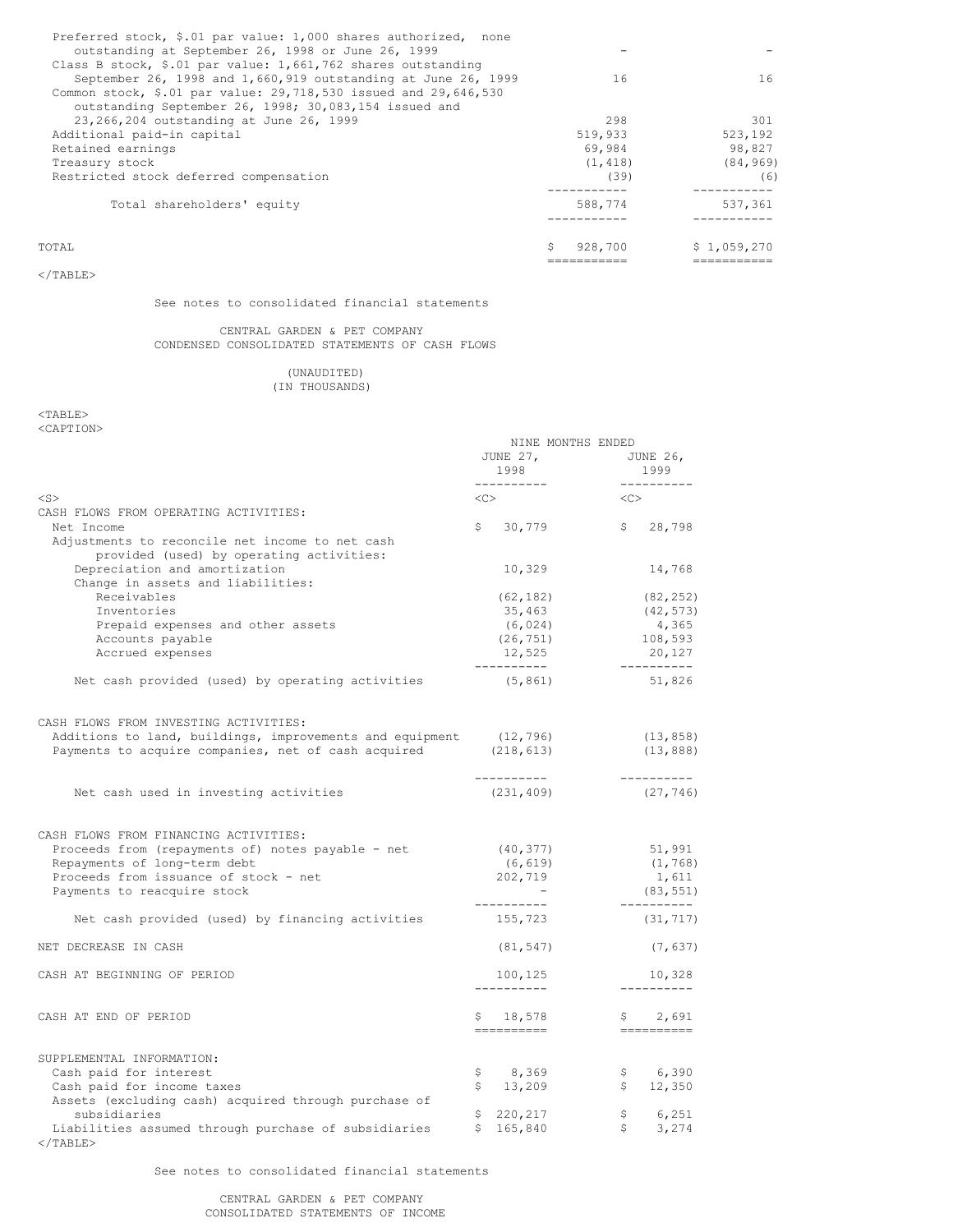#### $<$ TABLE> <CAPTION>

|                                               | NINE MONTHS ENDED<br>1998<br>----------- | 1999<br>----------- | THREE MONTHS ENDED<br>JUNE 27, JUNE 26, JUNE 27, JUNE 26,<br>1998<br>----------- | 1999<br>---------- |  |
|-----------------------------------------------|------------------------------------------|---------------------|----------------------------------------------------------------------------------|--------------------|--|
| $<$ S $>$                                     |                                          |                     | $\langle C \rangle$ $\langle C \rangle$ $\langle C \rangle$ $\langle C \rangle$  |                    |  |
| Net Sales<br>Cost of Goods Sold and Occupancy |                                          |                     | \$ 997,166 \$1,204,265 \$ 502,183 \$ 529,140<br>783,678 937,907 397,815 421,522  |                    |  |
|                                               |                                          |                     |                                                                                  | -----------        |  |
| Gross profit                                  |                                          |                     | 213,488 266,358 104,368 107,618                                                  |                    |  |
| Selling, General and                          |                                          |                     |                                                                                  |                    |  |
| Administrative Expenses                       |                                          | __________          | 155,161 208,251 69,076<br>-----------                                            | 80,994             |  |
| Income from operations                        |                                          |                     | 58,327 58,107 35,292 26,624                                                      |                    |  |
| Interest Expense - Net                        | 5,256                                    |                     | 8,456 2,633 3,031                                                                |                    |  |
| Income before income taxes                    |                                          |                     | $53,071$ 49,651 32,659 23,593                                                    |                    |  |
| Income Taxes                                  | -----------                              | ----------          | 22,292 20,853 13,720<br>__________                                               | 9,909              |  |
| Net Income                                    |                                          |                     | \$ 30,779 \$ 28,798 \$ 18,939                                                    | \$13,684           |  |
| Net Income per Common<br>Share Outstanding    |                                          |                     |                                                                                  |                    |  |
| Basic                                         |                                          |                     | $\begin{array}{ccccccccccccc}\nS & 1.12 & S & 0.99 & S & 0.61\n\end{array}$      | \$0.50             |  |
| Diluted                                       |                                          | ____________        | $$1.06$ $$0.96$ $$0.56$ $$0.47$                                                  |                    |  |

 $<$ /TABLE>

See notes to consolidated financial statements

Central Garden & Pet Company Notes to Condensed Consolidated Financial Statements Three Months and Nine Months Ended June 26, 1999 (Unaudited)

## 1. Basis of Presentation

---------------------

The condensed consolidated balance sheet as of June 26, 1999, the consolidated statements of income for both the three months and nine months ended June 26, 1999 and June 27, 1998 and the condensed consolidated statements of cash flows for the nine months ended June 26, 1999 and June 27, 1998 have been prepared by the Company, without audit. The condensed consolidated balance sheet as of September 26, 1998 has been derived from the audited financial statements of the Company for the year ended September 26, 1998. In the opinion of management, all adjustments (which include only normal recurring adjustments) considered necessary to present fairly the financial position, results of operations and cash flows of the Company for the periods mentioned above, have been made.

Due to the seasonal nature of the Company's business, the results of operations for the three months and nine months ended June 26, 1999 are not indicative of the operating results that may be expected for the year ending September 25, 1999.

It is suggested that these interim financial statements be read in conjunction with the annual audited financial statements, accounting policies and financial notes thereto, included in the Company's 1998 Annual Report on Form 10-K which has previously been filed with the Securities and Exchange Commission.

#### 2. Share Repurchase Program

------------------------

On December 18, 1998, the Company's Board of Directors authorized the Company to increase the share repurchase program up to a maximum of \$55 million of common shares. On January 4, 1999, the Company's Board of Directors authorized another increase in the share repurchase program, up to a maximum of \$80 million of common shares. On June 9, 1999, the Company's Board of Directors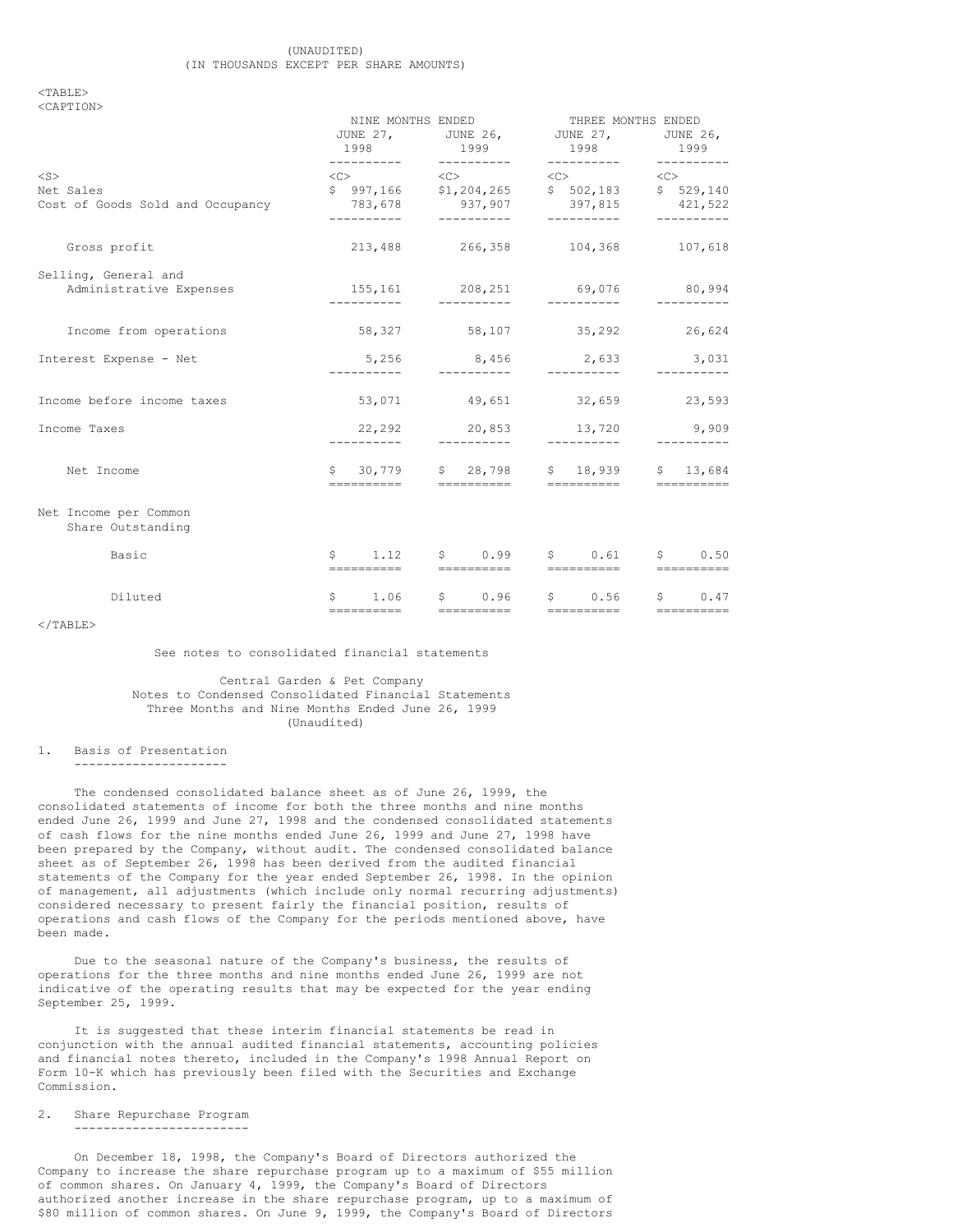authorized another increase in the share repurchase program, up to a maximum of \$105 million of common shares. During the three and nine month periods ended June 26, 1999, the Company repurchased 3,092,050 and 6,616,950 shares for a total of \$38.2 and \$83.6 million, respectively. As of August 5, 1999, the Company had purchased an additional 3,396,500 shares for a total of \$31.2 million.

# 3. Earnings Per Share

------------------

The following is a reconciliation of the numerators and denominators of the basic and diluted per-share computations for net income:

# <TABLE>

<CAPTION>

|                                     | Three Months Ended<br>June 26, 1999 |        | Nine Months Ended<br>June 26, 1999 |          |        |    |
|-------------------------------------|-------------------------------------|--------|------------------------------------|----------|--------|----|
|                                     | Net                                 |        | Per                                | Net      |        |    |
| Per                                 |                                     |        |                                    |          |        |    |
|                                     | Income                              | Shares | Share                              | Income   | Shares |    |
| Share                               |                                     |        |                                    |          |        |    |
| $<$ S $>$                           | <<                                  | <<     | <<                                 | <<       | <<     |    |
| <<                                  |                                     |        |                                    |          |        |    |
| Basic EPS                           | \$13,684                            | 27,239 | \$<br>.50                          | \$28,798 | 28,980 |    |
| $\mathsf{S}$<br>.99                 |                                     |        |                                    |          |        |    |
| Effect of Dilutive Securities       |                                     |        |                                    |          |        |    |
| Options to purchase<br>common stock |                                     | 81     |                                    |          | 131    |    |
| Convertible notes                   | 1,079                               | 4,107  |                                    | 3,236    | 4,107  |    |
| Diluted EPS                         |                                     |        |                                    |          |        |    |
| Net Income attributed to            |                                     |        |                                    |          |        |    |
| Common shareholders<br>.96          | \$14,763                            | 31,427 | \$<br>.47                          | \$32,034 | 33,218 | \$ |
| $2$ /mantry                         |                                     |        |                                    |          |        |    |

</TABLE>

 $\langle$ /TABLE>

4. Prior Year Acquisitions -----------------------

The following table summarizes on a pro forma basis the combined results of operations of the Company as if the Kaytee Products, TFH Publications and Pennington Seed, Inc. acquisitions made during the first six months of 1998 had occurred on September 29, 1996. The pro forma results of operations also reflect pro forma adjustments for cash paid and stock issued to facilitate the acquisitions and for the amortization of goodwill. Although this pro forma combined information includes the results of operations of the acquisitions, it does not necessarily reflect the results of operations that would have occurred had the companies been managed by the Company prior to their acquisitions.

 $<$ TABLE> <CAPTION>

Nine Months Ended June 27, 1998 ---- (In thousands, except per share amounts)

 $<$ TABLE> <CAPTION>

Three Months Ended Three Months Ended June 27, 1998 June 27, 1998 Net Net Per Net Per Income Shares Share Income Shares Share <S> <C> <C> <C> <C> <C>  $<$ Basic EPS \$ 18,939 31,207 \$ .61 \$ 30,779 27,559 \$ 1.12 Effect of Dilutive Securities Options to purchase common stock  $\begin{array}{ccc} 505 & 505 & 448 \\ 1,079 & 4,107 & 3,236 & 4,107 \end{array}$ Convertible notes Series A Convertible Preferred stock 97 99 Diluted EPS Net Income attributed to Common shareholders  $\frac{1}{5}$  20,018  $\frac{35}{35}$ ,916  $\frac{1}{5}$   $\frac{1}{5}$   $\frac{34}{34}$ ,015  $\frac{32}{32}$ ,213  $\frac{5}{5}$ 1.06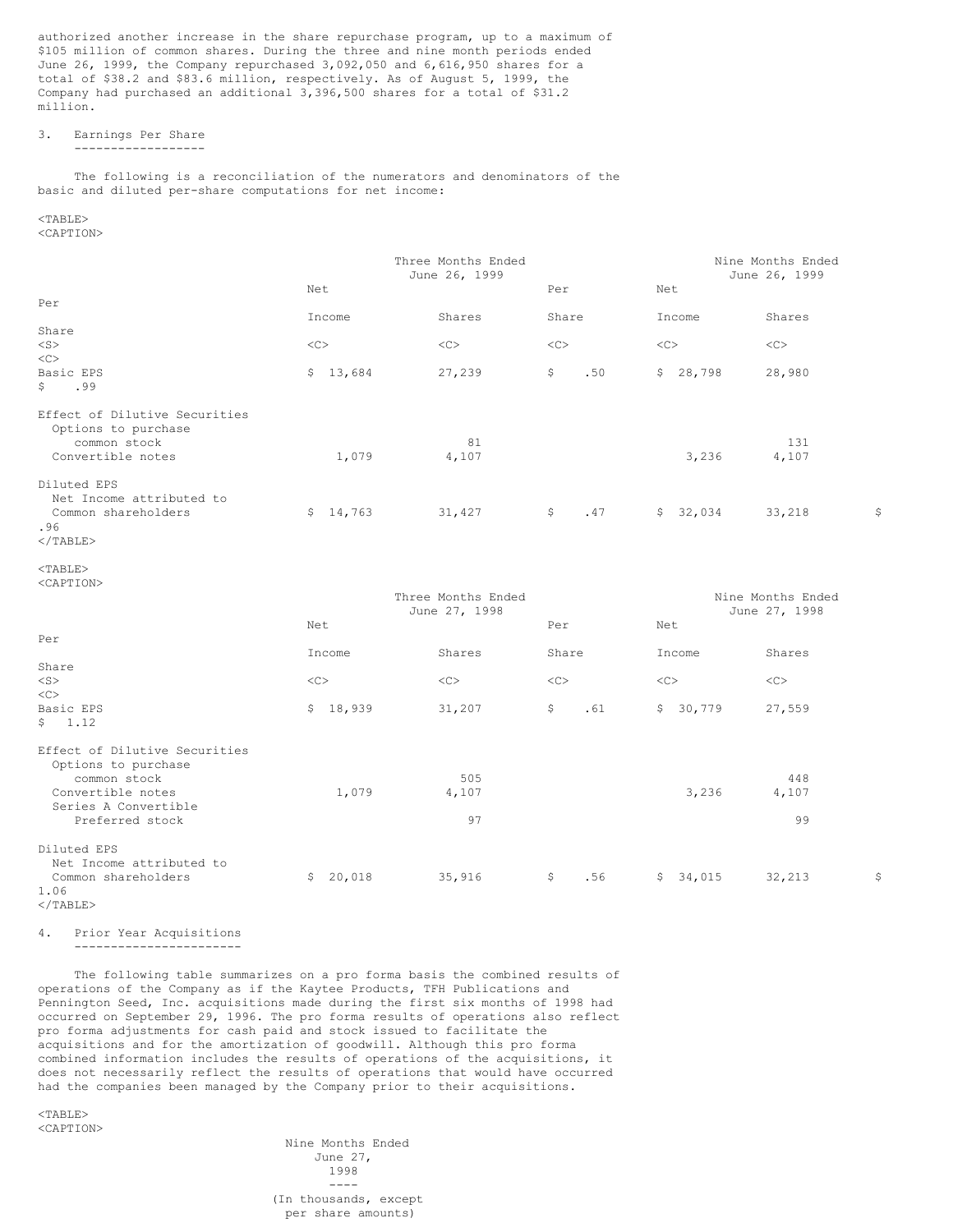| $<$ S $>$                  | ⊂^` |             |
|----------------------------|-----|-------------|
| Net sales                  |     | \$1,097,540 |
| Gross profit               |     | 243,778     |
| Income from operations     |     | 57,447      |
| Income before income taxes |     | 50,248      |
| Net Income                 |     | 29,137      |
|                            |     |             |
| Net income per common      |     |             |
| share outstanding:         |     |             |
| Basic                      |     | \$<br>1.03  |
| Diluted                    |     | .98<br>\$   |
| $\langle$ /TABLE>          |     |             |

### 5. New Accounting Pronouncements

-----------------------------

In June 1998, the Financial Accounting Standards Board issued SFAS No. 133, "Accounting for Derivative Instruments and Hedging Activities." SFAS No. 133 establishes accounting and reporting standards for derivative instruments embedded in either assets or liabilities. This statement is effective for fiscal years beginning after June 15, 1999 and is not to be applied retroactively to financial statements for prior periods. In June 1999, the FASB issued SFAS No. 137, "Accounting for Derivative Instruments and Hedging Activities - Deferral of the Effective Date of FASB Statement No. 133" which defers the effective date of SFAS No. 133 until June 15, 2000. The application of the standard is not expected to have a material effect on the Company's consolidated financial position or results of operations.

ITEM 2: Management's Discussion and Analysis of Financial Condition and Results of Operations

#### Overview

Since October 1, 1995, the Company has distributed Solaris product nationwide, pursuant to an exclusive distribution agreement (the "Solaris Agreement") which will expire on September 30, 1999. Management believes that the relationship with Solaris embodied in the Solaris Agreement has had a substantial impact on the Company's results of operations. Under the Solaris Agreement, the Company, in addition to serving as the master agent and master distributor of Solaris products, has provided a wide range of value-added services including logistics, order processing and fulfillment, inventory distribution and merchandising. As a result of the Solaris Agreement, a majority of the Company's sales of Solaris products have been derived from servicing direct sales accounts, whereas in 1995 and prior, a majority of the Company's sales of Solaris products were made by the Company as a traditional distributor. Under the Solaris Agreement, the Company's inventories of Solaris product have increased significantly, since the Company has not only carried inventories to support its own sales of Solaris products but also certain inventory previously carried by Solaris as well as additional inventories to support sales of Solaris products by the Company's network of independent distributors.

Monsanto Company ("Monsanto") has sold its Solaris lawn and garden business exclusive of its Roundup(R) herbicide products for consumer use to The Scotts Company ("Scotts") and has entered into a separate, long-term, exclusive agreement pursuant to which Monsanto will continue to make Roundup herbicide products for consumer use and Scotts will market the products. Scotts has been for many years a substantial supplier to the Company and, in connection with its direct sales, a substantial purchaser of the Company's services.

The Company has learned from Scotts that Scotts intends to alter its distribution systems for certain products, including Ortho(R) and Miracle-Gro(R) products and Monsanto's consumer Roundup products for which Scotts acts as Monsanto's exclusive sales agent. Scotts has indicated to the Company that following the expiration of the Solaris Agreement, Scotts intends to distribute Ortho and Roundup products through a system that involves a combination of distributors, of which the Company will be the largest, as well as through direct sales by Scotts to certain major retailers. In addition, it is the Company's understanding that Scotts intends to sell Miracle-Gro directly to certain retailers.

For the current fiscal year ending September 25, 1999, the business likely to be taken over next year by Scotts is estimated to be approximately \$200-250 million in sales. The gross profit associated with these sales in the current year is approximately \$15-25 million (4%-7% of estimated total gross profit for the current year). The Company expects this loss of gross profit to be significantly offset next year with expense reductions and other business growth.

Due to the changes in Scotts distribution system, the Company's inventory of Scotts products and the related payables are likely to be reduced by an amount that is presently estimated to be in excess of \$100 million. Additionally, the Company expects that it will take steps to realign its lawn and garden distribution operations to reflect business levels for the fiscal year 2000. As a result, the Company expects to record substantial one-time charges in the fiscal year ending September 25, 1999.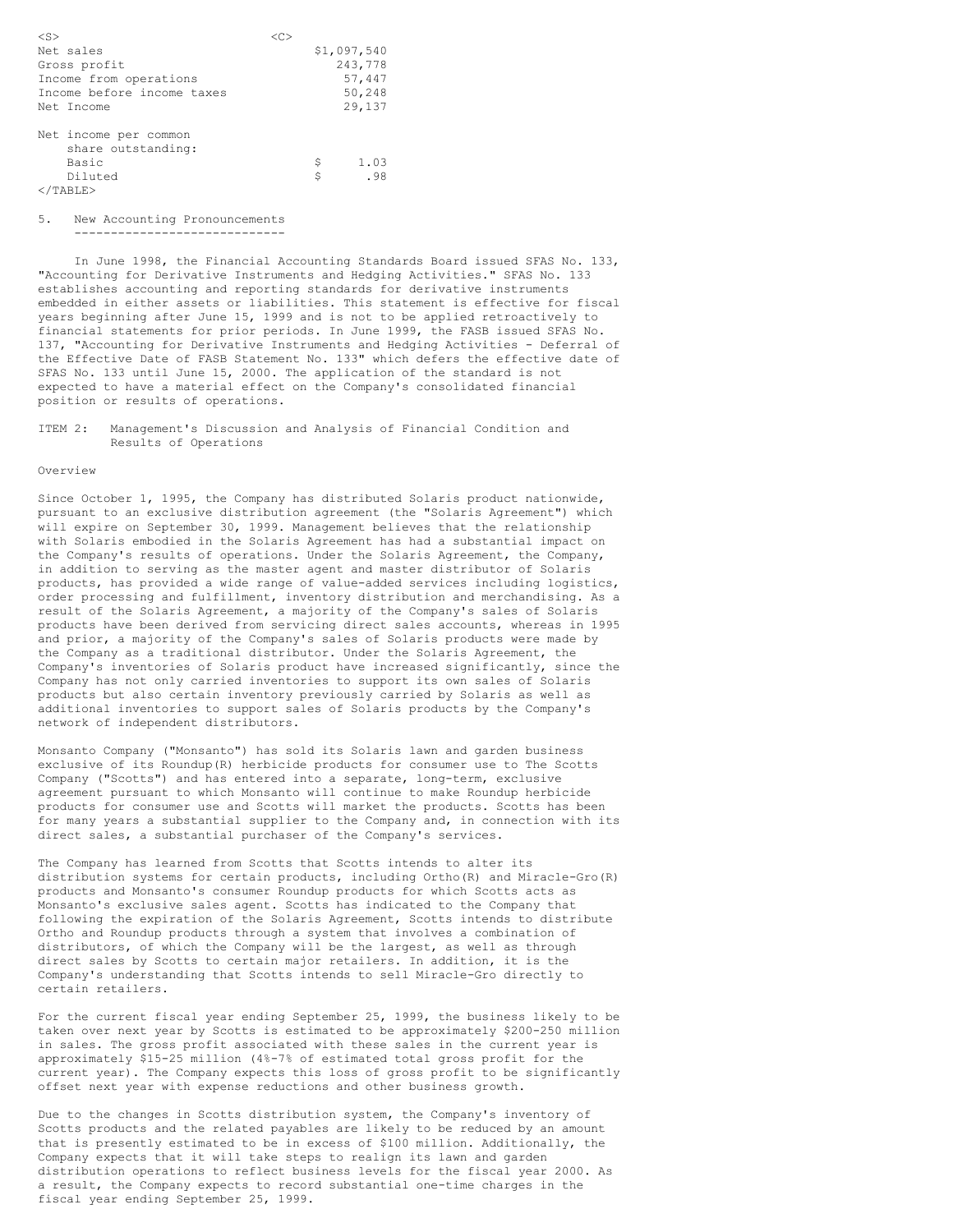The amount and profitability of the Company's business with Scotts next year and in future years may be influenced by numerous factors and is impossible to predict. Accordingly, the actual results of operations of the Company's lawn and garden business may differ significantly from the foregoing estimates.

The sale of the Solaris business by Monsanto and the approaching end of the Solaris Agreement subject the Company's lawn and garden business to significant uncertainties. These include the negotiation of new relationships with Scotts and the final accounting for all issues between the Company and Monsanto under the Solaris Agreement, such as the amounts receivable from Monsanto for cost reimbursements, payments for cost reductions and payments for services; the amounts payable to Monsanto for inventory; and responsibility for obsolete inventory and for non-payment by Solaris' direct sales accounts. The resolution of such uncertainties could have a material adverse effect on the Company's results of operations.

#### Three Months Ended June 26, 1999 Compared with Three Months Ended June 27, 1998

Net sales for the quarter ended June 26, 1999 increased by 5.4% or \$27.0 million from \$502.2 million for the similar 1998 period. The increase reflects approximately \$10.2 million attributable to newly acquired operations. Of the sales increase related to existing operations, \$16.8 million, approximately \$9.5 million was attributable to sales of lawn and garden products, \$5.3 million to sales of pet supplies products and \$2.0 million to sales of branded products. While the current quarter generally accounts for the most significant increase in sales of lawn and garden products, fiscal 1999 experienced an early spring which shifted sales into the quarter ended March 1999. Overall sales of branded products increased modestly offset in part by decreased sales of flea and tick products reflecting both a weaker flea season and diminishing consumer demand for flea sprays and foggers in favor of the newer pill and spot on flea products.

Gross profit increased by 3.1% or \$3.3 million from \$104.4 million during the quarter ended June 27, 1998 to \$107.6 million for the three months ended June 26, 1999. The increase in gross profit relates principally to the increase in sales of branded products. Gross profit as a percentage of net sales decreased slightly from 20.8% for the three months ended June 27, 1998 to 20.3% for the comparable 1999 period. The decrease in the gross profit as a percentage of net sales was related to both the garden and pet distribution operations offset in part by slightly higher margins in the branded products operations. The decrease in gross profit as a percentage of net sales applicable to the pet distribution operation relates principally to the increase in sales of lower margin dog food. The decrease in gross profit percentage relative to garden distribution is principally related to sales of Solaris products during the quarter.

Selling, general and administrative expenses increased during the quarter ended June 26, 1999 by \$11.9 million from \$69.1 million for the similar 1998 period. As a percentage of net sales, these expenses increased from 13.8% during the quarter ended June 27, 1998 to 15.3% for the comparable 1999 period. After adjusting for expenses related to newly acquired operations and expenses related to the increase in net sales, selling, general and administrative expenses were approximately \$7.5 million greater than was the case for the quarter ended June 27, 1998. Of the increase, approximately \$3.8 million was related to the expanded use of common freight carriers, additional sales and service personnel and increased facilities costs within the garden distribution operation. Increased product development, advertising and sales promotions primarily related to the Pennington operation, accounted for approximately \$3.2 million and approximately \$.5 million related to increased facilities costs within the pet distribution operation. The increased costs related to the garden distribution operations were incurred in anticipation of a strong sales quarter which fell significantly below what the Company expected. The Company is currently analyzing this segment of its business to realign it to reflect the current business outlook.

Net interest expense for the quarter ended June 26, 1999 increased by \$0.4 million from \$2.6 million for the comparable 1998 period. This increase is principally related to increased borrowings to support the Company's stock repurchase programs. Average short-term borrowings for the three months ended June 26, 1999 were \$52.8 million compared with \$69.6 million for the same 1998 period. Average interest rates on short-term borrowings were 8.2% and 7.8%, respectively.

## Nine Months Ended June 26, 1999 Compared with Nine Months Ended June 27, 1998

Net sales for the nine months ended June 26, 1999 increased by 20.8% or \$207.1 million from \$997.2 million for the comparable 1998 period. The \$207.1 million increase includes approximately \$121.1 million attributable to newly acquired companies. Of the sales increase related to existing operations, \$86.0 million, approximately \$53.2 million was attributable to sales of lawn and garden products, \$9.7 million to sales of pet supplies and \$23.1 million to sales of branded products.

Gross profit increased by 24.8% or \$52.9 million from \$213.5 million during the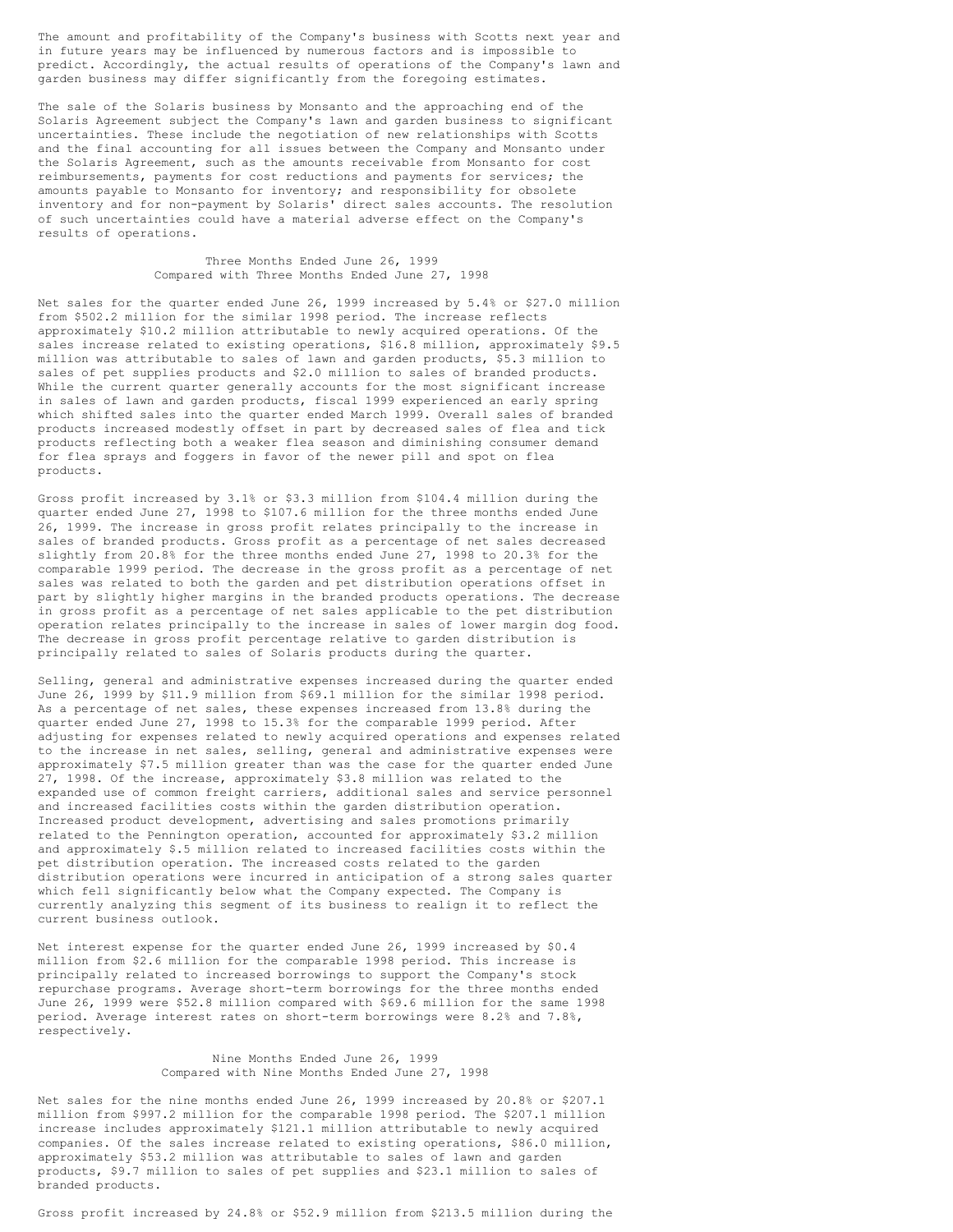nine months ended June 27, 1998 to \$266.4 million for the comparable 1999 period. The majority of the increase in gross profit relates to sales of branded products. Gross profit as a percentage of net sales increased slightly from 21.4% for the nine months ended June 27, 1998 to 22.1% for the like 1999 period. The increase in gross margin as a percentage of net sales was attributable to the sales mix, where sales of higher margin branded products accounted for a greater percentage of total sales for the nine months ended June 26, 1999 than was the case in the comparable 1998 period, offset in part by a decrease of approximately 1.2% related to sales of lawn and garden products.

For the nine months ended June 26, 1999, selling, general and administrative expenses increased by \$53.1 million from \$155.2 million for the comparable 1998 period. As a percentage of net sales, these expenses increased from 15.6% during the nine months ended June 27, 1998 to 17.3% for the nine months ended June 26, 1996. The increase in selling, general and administrative expenses, after adjusting for newly acquired businesses and expenses related to increased sales volume, was approximately \$15.1 million. The majority of the expense increase is related to the garden distribution operation. The increase in selling, general and administrative expense as a percentage of net sales is attributable to the newly acquired branded product companies coupled with the increased costs associated with the garden distribution operation.

Net interest expense for the nine months ended June 26, 1999 increased by \$3.2 million from \$5.3 million for the comparable 1998 period. The increase in net interest expense is related to newly acquired companies and increased borrowings to support the Company's stock repurchase program. Average short-term borrowings for the nine months ended June 26, 1999 were \$38.8 million compared with \$49.8 million for the similar 1998 period. Average interest rates on short-term borrowings were 7.7% and 7.5%, respectively.

#### Impact of the Year 2000

State of readiness. In early 1998, the Company conducted an overall assessment of its computer systems, including Year 2000 readiness. Based on this assessment, the Company has developed a plan to deal with the Year 2000 Issue, which covers both systems and vendor/customer issues. The plan includes both upgrades to or replacement of current systems to bring all of the Company's systems into compliance. Many of the existing information systems used by subsidiaries or divisions acquired by the Company are being replaced, primarily in response to business reasons apart from the Year 2000 Issue.

The Company will use primarily internal resources to reprogram or replace and test its information systems for Year 2000 compliance. In addition, the Company will use certain external resources to replace outdated information systems at certain of its subsidiaries' operations. A majority of the system changes were completed by the end of this quarter, and the remaining changes will be completed by the conclusion of this calendar year.

The plan developed to address vendor and customer issues includes systems integration, testing and communication strategies. The Company is in the process of formal communications with significant vendors and customers to determine the extent to which the Company may be vulnerable to a failure by any of these parties to remediate their own Year 2000 Issues. The Company continues testing electronic data transmissions to and from its major vendors and customers to ensure Year 2000 compliance. The Company expects to conclude this testing by fiscal year end 1999. In addition to vendors and customers, the Company relies upon governmental agencies, utility companies, telecommunication service companies and other service providers outside of the Company's control. There can be no assurance that the Company's vendors or customers, governmental agencies or other third parties will not suffer a Year 2000 business disruption that could have a material adverse effect on the Company's results of operations or financial position.

Costs to Address the Year 2000 Issue. To date, the Company has incurred no significant incremental costs addressing Year 2000 Issues, although it has incurred costs, independent of the Year 2000 Issue, relating to the implementation of new systems for certain subsidiaries. The Company has no separate budget and none is currently planned for Year 2000 Issues. The Company does not expect expenditure relating to the Year 2000 Issue to be material or to have a significant impact on the Company's results of operations or financial position.

Risks Presented by the Year 2000 Issue. The Company presently believes that with the planned upgrades and implementation of new systems and software, the Year 2000 Issue will not pose significant operational problems for its computer systems. However, if such conversions are not made, or are not completed in a timely manner, the Year 2000 Issue could have a material impact on the operations of the Company. In addition, if any third parties who provide goods or services essential to the Company's business activities fail to address appropriately their Year 2000 Issues, such failure could have a material adverse effect on the Company's results of operations or financial position.

Contingency Plans. The Company's Year 2000 plan includes the development of contingency plans in the event that the Company has not completed all of its remediation plans in a timely manner or any third parties who provide goods or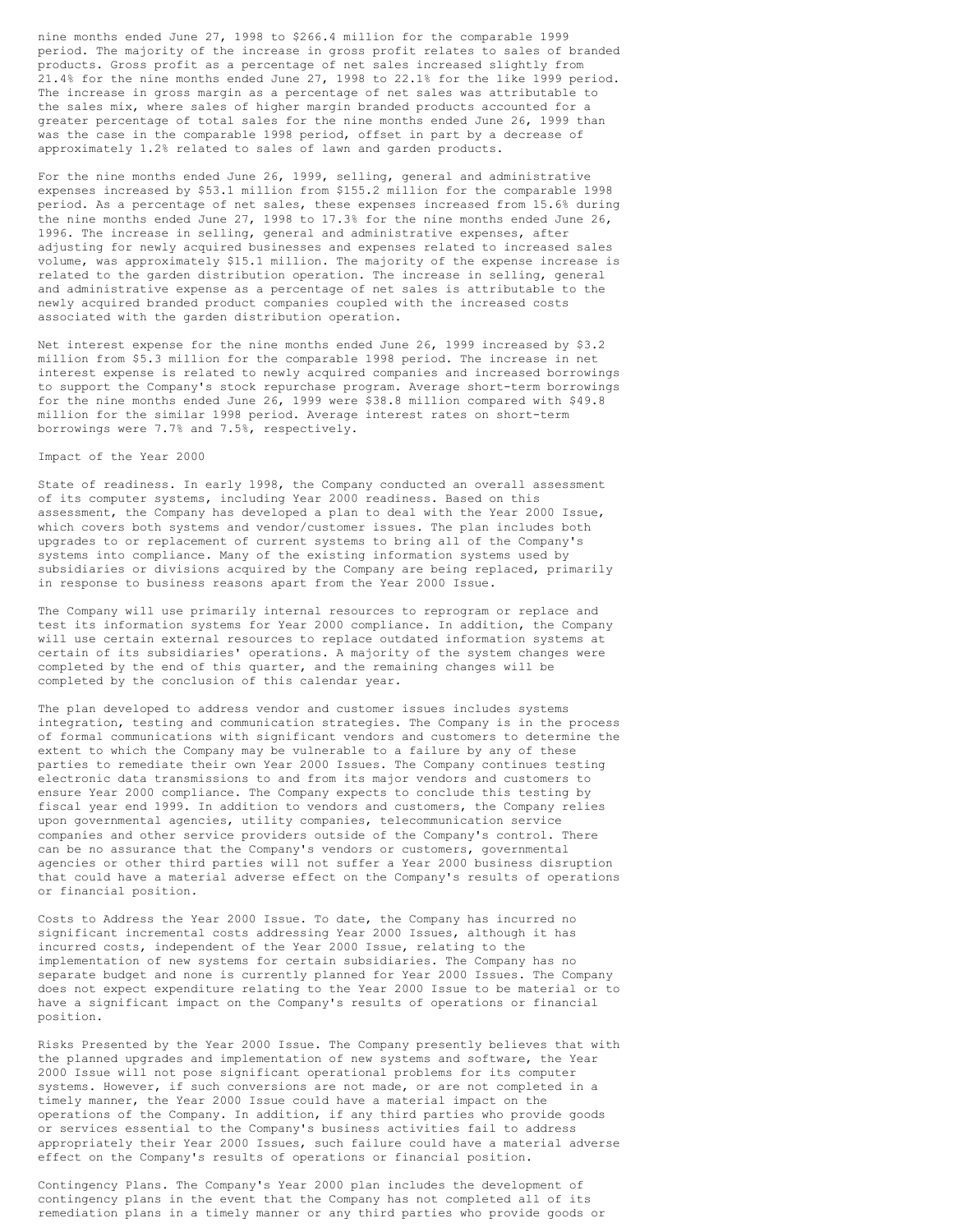services essential to the Company's business fail to appropriately address their Year 2000 issues. The Company expects to conclude the development of these contingency plans by the end of fiscal year 1999.

Liquidity and Capital Resources

The Company has financed its growth through a combination of bank borrowings, supplier credit, internally generated funds and sales of securities to the public. The Company received net proceeds (after offering expenses) of approximately \$431.0 million from its five public offerings of common stock in July 1993, November 1995, July 1996, August 1997 and January 1998. In November 1996, the Company completed the sale of \$115 million 6% subordinated convertible notes generating approximately \$112 million net of underwriting commissions.

The Company's business is highly seasonal and its working capital requirements and capital resources track closely to this seasonal pattern. During the first fiscal quarter accounts receivable reach their lowest level while inventory, accounts payable and short-term borrowings begin to increase. Since the Company's short-term credit line fluctuates based upon a specified asset borrowing base, this quarter is typically the period when the asset borrowing base is at its lowest and consequently the Company's ability to borrow is at its lowest. During the second fiscal quarter, receivables, accounts payable and short-term borrowings begin to increase, reflecting the build-up of inventory and related payables in anticipation of the peak selling season. During the third fiscal quarter, principally due to the Solaris Agreement, inventory levels remain relatively constant while accounts receivable peak and short-term borrowings start to decline as cash collections are received during the peak selling season. During the fourth fiscal quarter, inventory levels are at their lowest, and accounts receivable and payables are substantially reduced through conversion of receivables to cash.

For the nine months ended June 26, 1999, the Company generated cash from operating activities of \$51.8 million reflecting the normal cycle of receivables and inventory build up, offset by payables build up and cash collections received in the peak season. Net cash used in investing activities of \$27.7 million resulted from an acquisition completed in January 1999 and from the acquisition of office and warehouse equipment, including computer hardware and software. Cash used in financing activities of \$31.7 million consisted principally of payments of \$83.6 million to acquire treasury shares, partially offset by net borrowings of \$52.0 million of short-term debt.

The Company has a \$125.0 million line of credit with Congress Financial Corporation (Western). The available amount under the line of credit fluctuates based upon a specific asset-borrowing base. The line of credit bears interest at a rate equal to the prime rate per annum, and is secured by substantially all of the Company's assets. At June 26, 1999, the Company had \$59.2 million of outstanding borrowings and had \$65.8 million of available borrowing capacity under this line. The Company's line of credit contains certain financial covenants such as minimum net worth and minimum working capital requirements. The line also requires the lender's prior written consent to any acquisition of a business and includes a ceiling on the dollar amount the Company can utilize to reacquire Company stock. In connection with the acquisition of one company in fiscal 1998, the Company assumed a \$60 million line of credit, of which \$60 million was available at June 26, 1999.

The Company believes that cash flow from operations, funds available under its lines of credit and arrangements with suppliers will be adequate to fund its presently anticipated working capital requirements for the foreseeable future. The Company anticipates that its capital expenditures will not exceed \$15.0 million for the next 12 months.

As part of its growth strategy, the Company has engaged in acquisition discussions with a number of companies in the past and it anticipates it will continue to evaluate potential acquisition candidates. If one or more potential acquisition opportunities, including those that would be material, become available in the near future, the Company may require additional external capital. In addition, such acquisitions would subject the Company to the general risks associated with acquiring companies, particularly if the acquisitions are relatively large.

ITEM 3: Quantitative and Qualitative Disclosures About Market Risk

The Company believes there has been no material change in its exposure to market risk from that discussed in the Company's 1998 Consolidated Financial Statements and 1998 Annual Report on Form 10-K.

CENTRAL GARDEN & PET COMPANY FORM 10-Q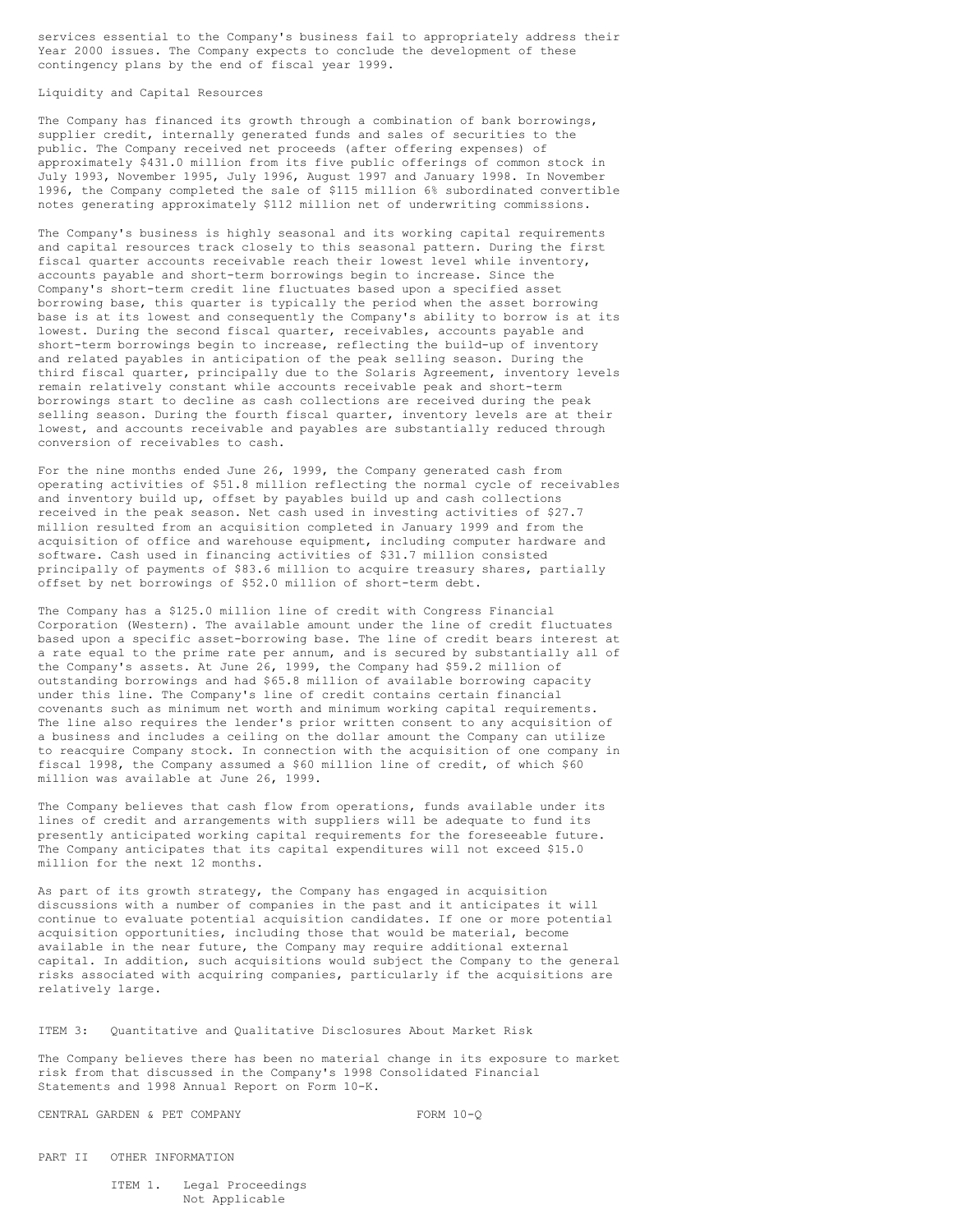- ITEM 2. Changes in Securities and Use of Proceeds Not Applicable
- ITEM 3. Defaults Upon Senior Securities Not Applicable
- ITEM 4. Submission of Matter to a Vote of Securities Holders Not Applicable
- ITEM 5. Other Information Not Applicable
- ITEM 6. Exhibits and Reports on Form 8-K
	- (a) The following report on Form 8-K was filed during the quarter ended June 26, 1999:
		- (1) On June 15, 1999 the Company filed a report on Form 8-K dated June 11, 1999 announcing a \$25 million increase in the Company's share repurchase program.

CENTRAL GARDEN & PET COMPANY FORM 10-Q

SIGNATURES ----------

Pursuant to the requirements of the Securities Act of 1934, the registrant has duly caused this report to be signed on its behalf by the undersigned thereunder duly authorized.

> CENTRAL GARDEN & PET COMPANY ---------------------------------------- Registrant

Dated: August 10, 1999

/s/ William E. Brown

---------------------------------------- William E. Brown, Chairman of the Board and Chief Executive Officer

/s/ Robert B. Jones

---------------------------------------- Robert B. Jones, Vice President-Finance and Chief Financial Officer